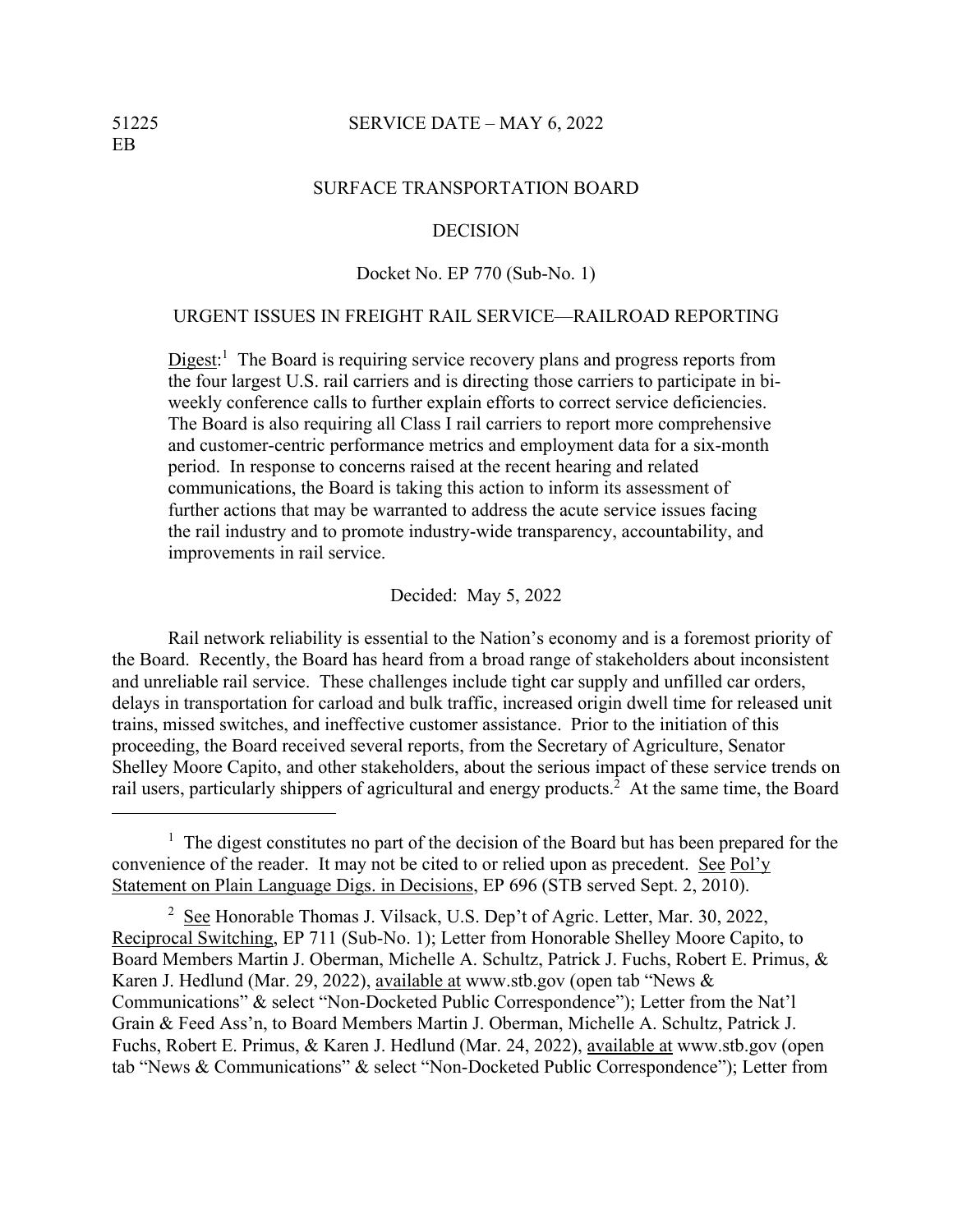has been closely monitoring weekly rail service performance data submitted pursuant to 49 C.F.R. part  $1250$ <sup>3</sup>. The data validate the anecdotal information reported to the Board; key performance indicators, such as system average train speed and average number of trains holding per day, indicate performance is below historical norms. Trends in the data demonstrate that service has continued to deteriorate. Since the beginning of 2022, and through the data for the week ending April 22, 2022, there has been no material, sustained decline in trains held per day due to crew or locomotive availability for BNSF Railway Company (BNSF), CSX Transportation, Inc. (CSXT), Norfolk Southern Railway Company (NSR), or Union Pacific Railroad Company (UP). A number of these carriers have also not shown a decline in the increased use of embargos due to congestion. During this period the data submitted to the Board has shown increased terminal dwell and reduced average train speed for these four railroads. Together, these metrics indicate operational and service challenges that negatively impact the rail network.

Pursuant to notice served on April 7, 2022, Urgent Issues in Freight Rail Service (Hearing Notice), EP 770 (STB served Apr. 7, 2022), the Board held a public hearing in Washington, DC, on April 26 and 27, 2022, to discuss the recent rail service problems and the adequacy of recovery efforts involving BNSF, CSXT, NSR, and UP.<sup>4</sup> The Board directed executive-level officials, including operating and human resources officials, of these four carriers to appear to discuss these rail service problems, each carrier's ongoing and planned efforts to improve service, and each carrier's estimated timeline for recovery of normal service levels. Hearing Notice, EP 770, slip op. at  $3<sup>5</sup>$  In addition to the required participation of BNSF, CSXT, NSR, and UP, because these problems have also been occurring to some degree on an industrywide basis, the Board invited executive-level officials, including operating and human resources officials, of Canadian National Railway Company (CN), Kansas City Southern Railway Company (KCS), and Canadian Pacific Railway Company (CP) to attend, as well as any other interested carriers that wished to participate. Id. The Board also provided rail customers, labor organizations, and other interested parties the opportunity to report on recent service issues and

SMART-Transp. Div., to Chairman Martin J. Oberman (Apr. 1, 2022), available at www.stb.gov (open tab "News & Communications" & select "Non-Docketed Public Correspondence").

 $3$  Data collected pursuant to 49 C.F.R. part 1250 is available on the Board's website at https://www.stb.gov/reports-data/rail-service-data/.

<sup>&</sup>lt;sup>4</sup> The link to the recording of the hearing is available at https://www.youtube.com/channel/UCgd2FPpKSpQZ57p771aafNg/live; a transcript will also be made available as soon as possible on the Board's website at www.stb.gov, under the tab "News & Communications," by clicking on "Transcripts & Statements."

 $<sup>5</sup>$  In addition to directing these carriers to present detailed plans outlining the steps</sup> needed to improve service, the Board directed BNSF, CSXT, NSR, and UP to address the extent to which crew shortages, particularly in the context of pre-pandemic employment reductions and pandemic-related furloughs, may have contributed to these service problems, and their plans, if any, to change and improve their hiring and employee retention policies to alleviate the acute crew shortages that appear to be among the central causes of the current service issues. Hearing Notice, EP 770, slip op. at 3.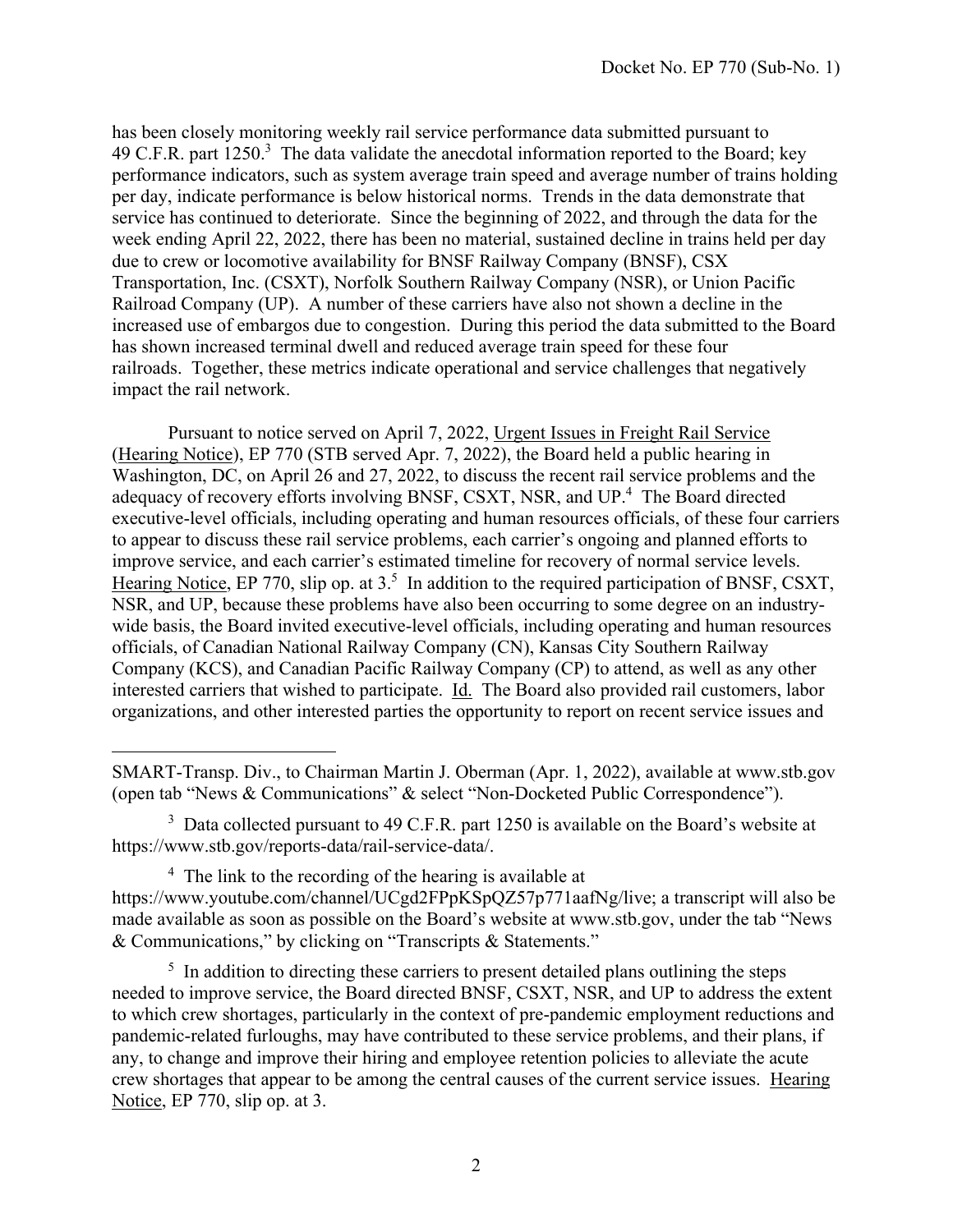recovery efforts. Id. The Notice stated that, given the serious nature of the reported service issues, and to provide as much visibility as possible to all aspects of the current service issues, the Board expected the information provided at the hearing to inform any potential future Board actions to ameliorate the problems that have been reported. Id.

A wide variety of stakeholders participated in the hearing, including U.S. Secretary of Transportation Pete Buttigieg, U.S. Deputy Secretary of Agriculture Jewel H. Bronaugh, Commissioner Carl W. Bentzel of the Federal Maritime Commission, rail users and their representatives, rail labor organization members and their representatives, and Class I carriers. During the hearing, and in comments and written testimony submitted in connection with the hearing, rail users described recent service deficiencies, such as increased dwell time at origins, decreased velocity, increased transit time, inadequate car supply, missed switches, increased demurrage charges, and congestion caused by trains that do not fit into existing sidings. Rail users also expressed concerns about the lack of communication and transparency from Class I carriers about existing service issues and emphasized that more visibility would help them make informed business decisions, such as right-sizing their private freight car fleets and scheduling a sufficient number of employees to load and unload freight cars. Many rail users indicated that increased visibility into first-mile / last-mile (FMLM) service and trip plan compliance (TPC) data would be particularly useful. Further, rail users suggested that service assurance or recovery plans would help provide needed transparency. Rail users and labor organization representatives also expressed concerns about whether Class I carriers would have sufficient workforce levels to adequately respond to traffic projections. Labor organization representatives opined that current workforce shortages were due, in part, to a steady increase in pre-pandemic employment reductions in addition to the significant number of employees furloughed during the pandemic, as well as reductions in extra-board employees.<sup>6</sup>

The Board heard testimony from BNSF, CSXT, NSR, and UP about rail service problems and their ongoing and planned efforts to improve service. The rail carriers identified current labor shortages as the primary cause of the recent service issues and referred to their plans to increase hiring and employee retention. The carriers noted that, although they were diligently pursuing hiring efforts, it would take time to reestablish sufficient workforce levels to meet the current demand for service. The Board also heard testimony from CP and CN about their current performance metrics and workforce levels, future hiring plans, and efforts to improve visibility tools for customers to track shipments and service issues.<sup>7</sup> Several Class I carriers indicated that they would welcome an increase in transparency through additional reporting, including reporting on hiring efforts.

The Board appreciates the description of the efforts and timelines for recovery presented by Class I carriers at the hearing. The Board finds, however, that immediate action is needed to address the significant service problems detailed in the record in Docket No. EP 770—many of which are implicated in some fashion in other pending dockets as well. See First-Mile / Last-Mile Serv., EP 767, slip op. at 4-6 (STB served Sept. 2, 2021) (inviting comments on FMLM

 $6$  Extra-board employees are workers who are available to cover for regular employees.

 $7 KCS$  submitted written comments but did not testify at the hearing.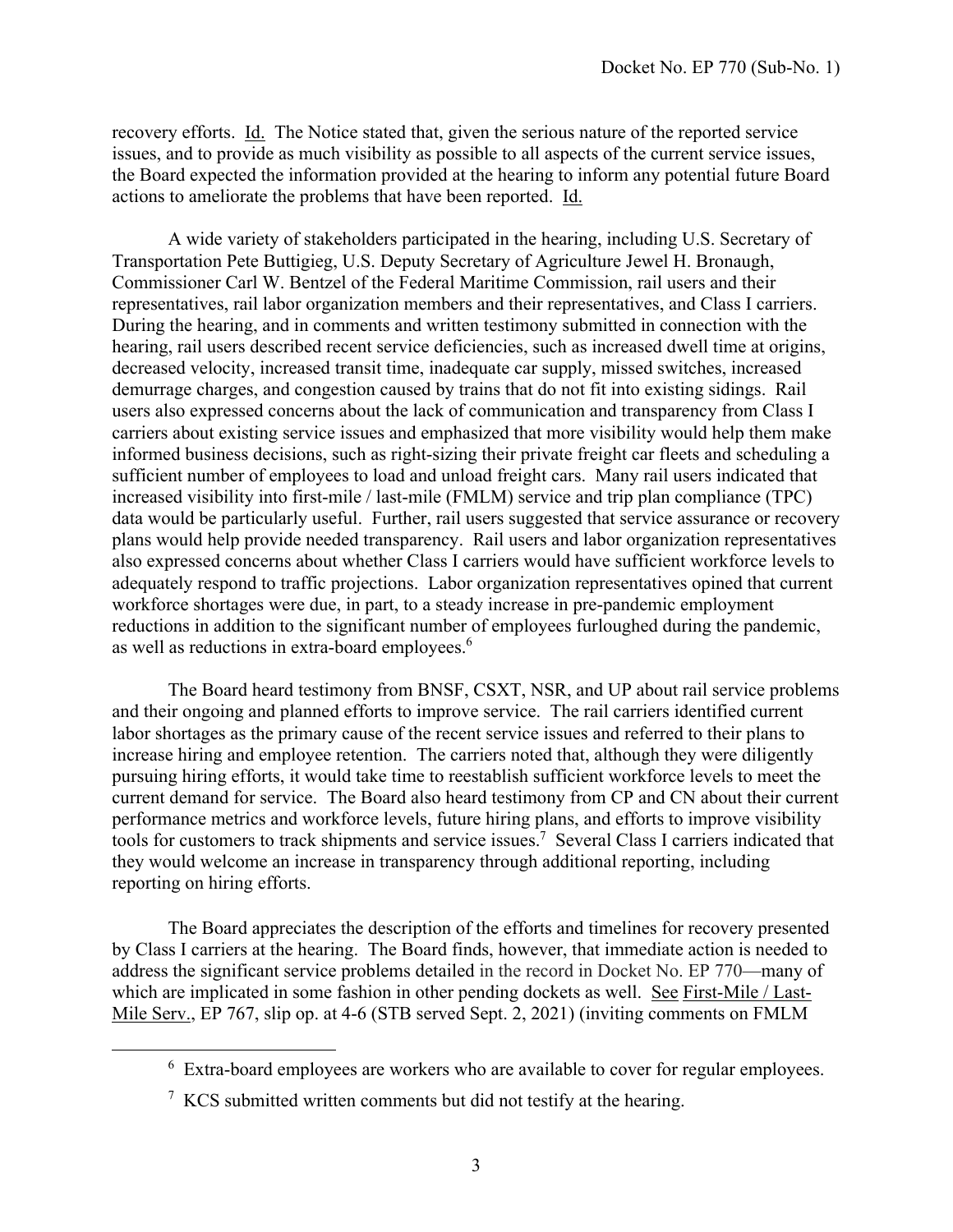service issues, the design of potential metrics to measure such service, and associated burdens or trade-offs); Revisions to Reguls. for Expedited Relief for Serv. Emergencies, EP 762, slip op. at 12-15 (STB served Apr. 22, 2022) (proposing amendments to emergency service regulations). Therefore, as an initial step, the Board will require certain service recovery reporting from BNSF, CSXT, NSR, and UP on a temporary basis.<sup>8</sup> The information submitted by the carriers will help the Board better understand the current service problems, progress being made to resolve them, and whether additional regulatory action by the Board is warranted. It is also intended to promote industry-wide transparency, accountability, and improvements in rail service. Although not all Class I carriers are experiencing service problems to the same degree, the Board will also require certain reporting requirements to apply to all Class I carriers so that the Board can assess the current service issues across the rail network as a whole. Because the U.S. rail system is an interconnected network, problems in one geographic area can quickly spread elsewhere.

The reporting requirements, which are delineated below, will give the agency and stakeholders access to data needed for a more timely understanding of the extent and location of the acute service issues and labor and equipment shortages. The data will be filed in Docket No. EP 770 (Sub-No. 1) and will be publicly available. Given testimony at the hearing from nearly all stakeholders that there is no quick fix to address the full extent of the current service issues, the Board will require reporting for a six-month period as it assesses the potential need for further action to help resolve the current problems. Stakeholders should take note that these temporary reporting requirements are an initial step as the Board continues to examine the record and consider other measures that may be warranted in this docket,  $9$  as well as other pending dockets that implicate longer term rail service and performance issues.<sup>10</sup>

Accordingly, pursuant to 49 U.S.C. §§ 1321(b) and 11145(a), the Board will require BNSF, CSXT, NSR, and UP to file service recovery plans explaining the specific actions that each carrier will take to improve service and the specific metrics by which it will evaluate its progress toward such improvements. See e.g., U.S. Rail Serv. Issues, EP 724, slip op. at 6 (STB served Dec. 30, 2014); U.S. Rail Serv. Issues—Grain, EP 724 (Sub No. 2), slip op. at 2 (STB served June 20, 2014). Each service recovery plan must include, at a minimum, a time series of key service performance indicators for the past 36 months and, for each indicator, a target that the carrier expects to hit at the end of the six-month reporting period. Each carrier shall explain its selection of each key service performance indicator—how each is defined, what it indicates, and why it is selected—as well as how the carrier arrived at, and will meet, each target. Each carrier shall also include, at a minimum, an indicator and target for FMLM and TPC

<sup>&</sup>lt;sup>8</sup> At this time, the Board is not requiring service recovery reporting from CP, CN, or KCS. However, the Board notes that it is prepared to address service problems with respect to these carriers, as appropriate.

<sup>&</sup>lt;sup>9</sup> The Board has statutory authority to address immediate service issues. <u>See, e.g.</u>, 49 U.S.C. § 11123.

<sup>&</sup>lt;sup>10</sup> See, e.g., First-Mile / Last-Mile Serv., Docket No. EP 767, and <u>Revisions to Reguls.</u> for Expedited Relief for Serv. Emergencies, Docket No. EP 762, referenced above.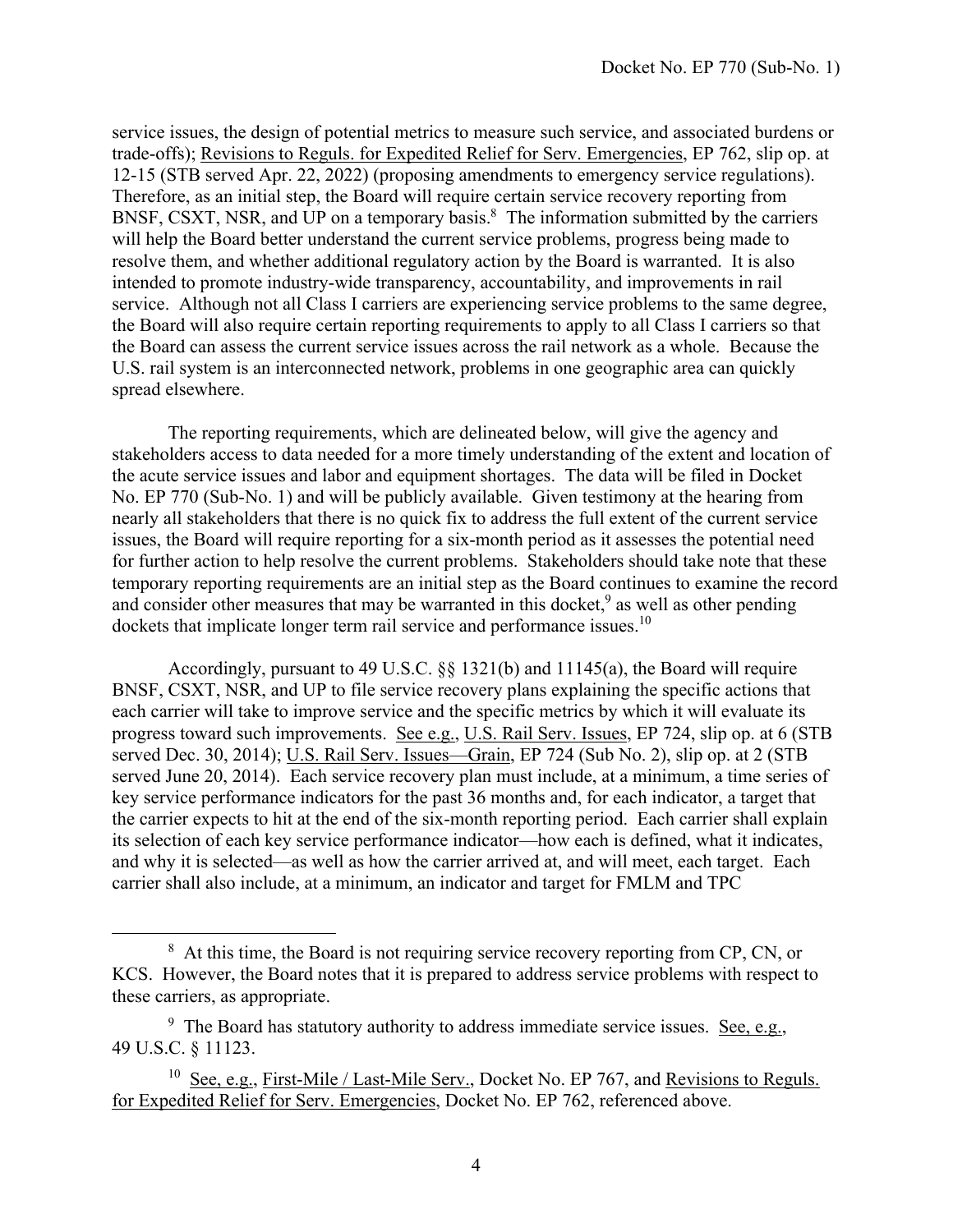performance, based on the requirements below (Items 5 and 7), $<sup>11</sup>$  because the hearing record</sup> indicates that customers are facing significant service reliability issues and that these customercentric reliability metrics provide needed transparency. The Board also expects each railroad to address its plans to remedy its current labor shortage and avoid future labor shortages. Moreover, in light of suggestions on this record that reductions in velocity have contributed to congestion and train delays, the Board expects each carrier within its service recovery plan to report on any plans it has to lift current velocity restrictions, as well as any plans it has to increase the power on its through trains—and not to limit the use of that power—so that each such train has the capacity to travel at track speed. To the extent a carrier has no such plan to lift velocity restrictions or increase power, the Board expects the carrier to explain why.

The Board will also require BNSF, CSXT, NSR, and UP to file bi-weekly service progress reports with updates for each indicator, as well as progress on, and reason for any changes to, the actions set out in the service recovery plans. In addition to the information on workforce levels described below, the Board encourages BNSF, CSXT, NSR, and UP to include in each carrier's service recovery plan and service progress reports data on the number of train, engine, and yard employees that began training and the number that completed training in 2022. (See UP Exs., April 29, 2022, Urgent Issues in Freight Rail Serv., EP 770.)

Additionally, for a three-month period, BNSF, CSXT, NSR, and UP will be required to participate in a conference call with the Board's Office of Public Assistance, Governmental Affairs and Compliance (OPAGAC) every two weeks to discuss progress made to resolve the significant rail service and labor shortage problems reflected in the record and improve rail service.<sup>12</sup> These calls will also provide a forum for Board staff to better understand each carrier's service progress report. This bi-weekly status conference is not intended to replace the informal and confidential process facilitated by OPAGAC to address shipper-specific problems and concerns; all stakeholders are encouraged to make use of that process as warranted and to keep the Board apprised of ongoing service issues.

 The Board will also require all Class I carriers to submit the following information on a weekly basis for the next six months:

1. The weekly average terminal dwell times, measured in hours, for the carrier's 11th through 20th largest terminals (to augment the system-wide data and the data currently reported for the ten largest terminals under 49 C.F.R.  $\S$  1250.2(a)(5)).

<sup>&</sup>lt;sup>11</sup> While other metrics may also inform FMLM and TPC performance, the Board is specifically requiring each carrier to include, at a minimum, Item 5 (a measure of FMLM performance) and Item 7 (a measure of TPC performance) as key service performance indicators with a six-month target under the weekly reporting requirements described below. Each carrier is encouraged to include other key service performance metrics by which it plans to evaluate, and that it believes the Board and the public should use to evaluate, its progress toward service improvements.

<sup>&</sup>lt;sup>12</sup> OPAGAC staff will contact the rail carriers to provide details relating to the scheduling of these sessions.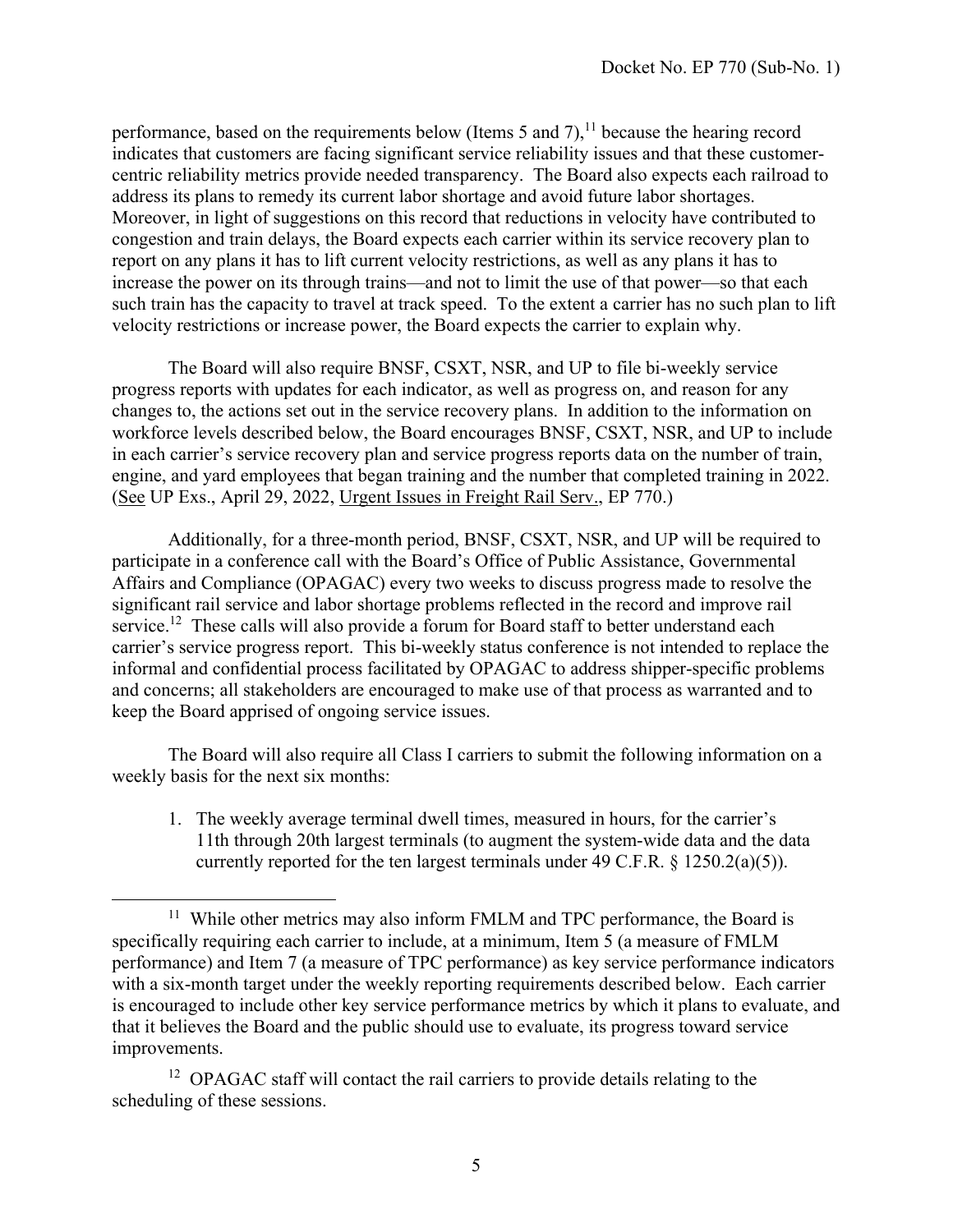- 2. The weekly average number of train starts per day (to augment the weekly average number of trains held per day data currently reported under 49 C.F.R. § 1250.2(a)(5)), sorted by train type (intermodal, grain unit, coal unit, automotive unit, crude oil unit, ethanol unit, other unit, and manifest).
- 3. The following information, reported separately for privately-owned, TTX-owned, and railroad-owned cars: (i) the weekly average number of cars per day in storage; (ii) the weekly average number of cars per day in service with no mileage; (iii) the weekly average number of cars per day in service with mileage; (iv) the weekly average number of car miles per day; and (v) the aggregate number of car miles per week.
- 4. With respect to recrews, for each operating division and for the system: (i) the weekly number of unplanned recrews due to compliance with federal hours of service regulations, and (ii) the recrew rate measured as a percentage of total crew starts.
- 5. For each operating division and for the system, the percentage of scheduled spots and pulls that were fulfilled. (This is sometimes referred to in the industry as "Industry Spot and Pull.")
- 6. For each operating division and for the system, the weekly average number of local trains cancelled per day, and the aggregate number of local trains cancelled per week, broken down by cause (crew, locomotive power, or other).<sup>13</sup>
- 7. (i) For rail cars moving in manifest service, the percentage of cars constructively or actually placed at destination within 24 hours of the original estimated time of arrival.<sup>14</sup> (ii) For the following types of unit trains (grain unit, coal unit, automotive unit, crude oil unit, and ethanol unit), the percentage of trains constructively or actually placed at destination within 24 hours of the original estimated time of arrival. (iii) For intermodal traffic, the percentage of trains that arrive at destination within 24 hours of the original estimated time of arrival. For movements involving more than one rail carrier in each of the specified categories, the destination for the upstream carrier shall be treated as the interchange location with the subsequent railroad.

<sup>&</sup>lt;sup>13</sup> Local trains serve customers in the vicinity of the local yard, spotting (i.e., placing for loading or unloading) inbound cars and pulling (i.e., picking up) outbound cars from each customer facility. A large local yard may run numerous local trains serving many customers dispersed along separate branches; a smaller yard may run only a handful of local trains. See First-Mile / Last-Mile Serv., EP 767, slip op. at 1 (STB served Sept. 2, 2021).

<sup>&</sup>lt;sup>14</sup> The Board expects carriers to use the estimated and actual times for actual placement for open-gate facilities and the estimated and actual times for constructive placement for closedgate facilities.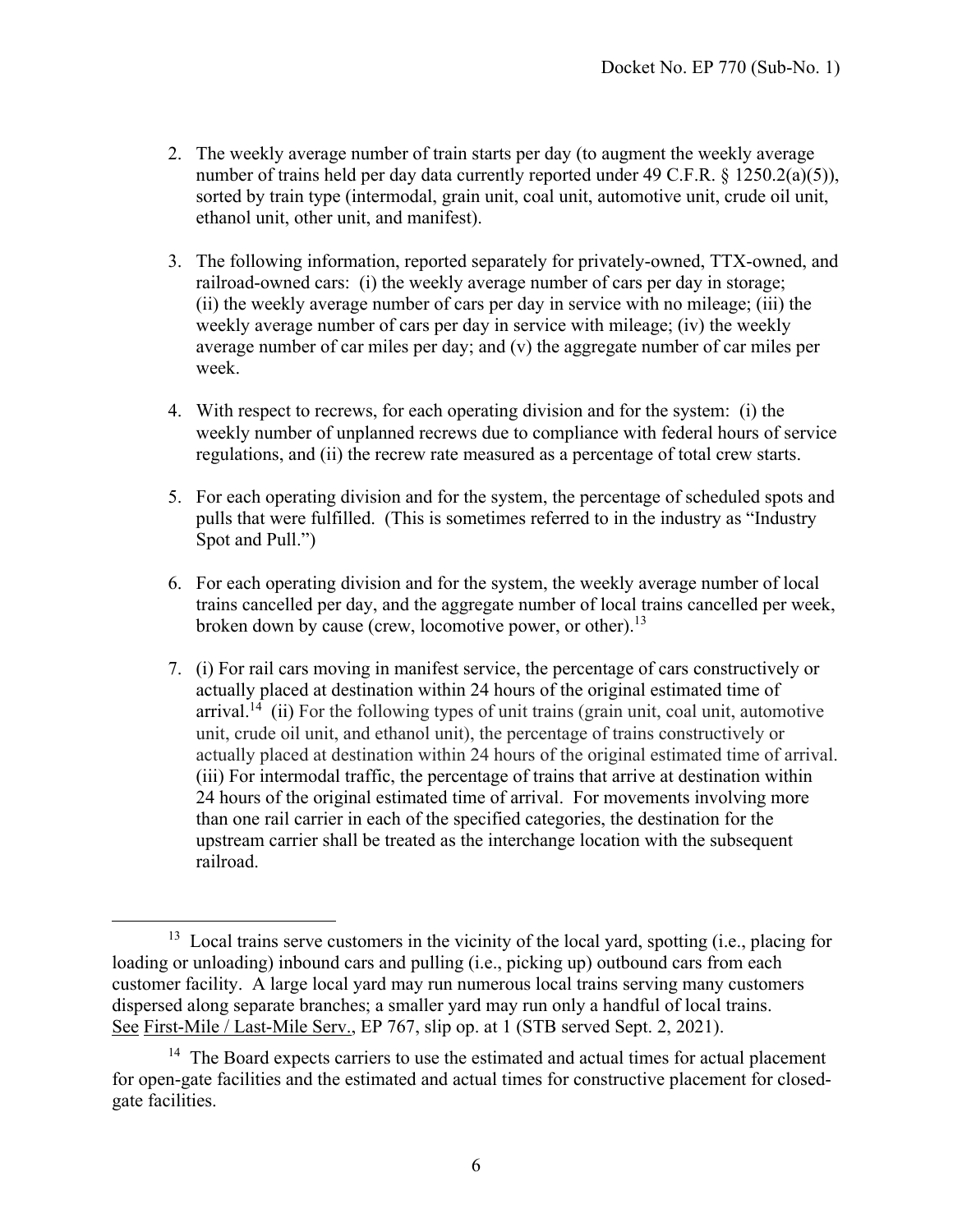Finally, the Board will direct Class I rail carriers to provide the following information on a monthly basis for a six-month period:

8. For each category of employees covered in the Monthly Report of Number of Railroad Employees (Form C) submitted to the Board's Office of Economics under 49 C.F.R. § 1246.1: (i) total employee count; (ii) how many employees were added; (iii) how many employees were separated (with a breakout of those employees who separated by voluntary resignation); (iv) how many employees have been furloughed but are potentially available for recall; (v) the number of "extra-board employees"; and (vi) for categories 300, 400, 500, and 600, how many employees are working in active service (as opposed to completing training courses). Carriers should report these data for each railroad operating division to the maximum extent practicable, and should also report these data on a system-wide basis.

The data provided under Item 1 above should be reported in accordance with the methodology used for current reporting purposes under 49 C.F.R. § 1250.2(a)(2). The data provided under Items 5 through 7 are directed to service problems that are currently impacting FMLM performance. The Board recognizes that rail carriers may define and measure performance under Industry Spot and Pull in different ways based on differing methodologies, data-keeping systems, and railroad operating practices. Accordingly, for information provided under Item 5, each reporting railroad shall provide, with its initial filing, an explanation of its methodology for deriving the data and the specific criteria and definitions by which compliance is measured. Any updates or changes to the methods, criteria, or definitions used in reporting the data must be provided with the accompanying weekly report and will be posted on the Board's website.<sup>15</sup>

OPAGAC will provide carriers with a sample template that should be used to submit Items 1 through 7. Each reporting railroad must submit its weekly report as a filing to the Board, consisting of an electronic copy of the data using the template provided by OPAGAC. As noted above, each reporting railroad shall provide an explanation of its methodology for deriving the data reported under Item 5 (and other Items, as needed) with its initial filing. OPAGAC will also provide carriers with a sample template that should be used for submission of the monthly employment data. With respect to both the weekly and monthly filings, CN and CP are instructed to provide data only for their networks in the United States.

Technical questions regarding compliance with this order may be directed to OPAGAC at (202) 245-0238.

## It is ordered:

1. BNSF, CSXT, NSR, and UP shall submit service recovery plans, on May 20, 2022, and service progress reports, beginning June 3, 2022, in this docket for a six-month period, as

<sup>&</sup>lt;sup>15</sup> Carriers should also include similar explanations, with their initial filings, insofar as they deem them necessary to facilitate an understanding of the performance data specified in Items 2, 3, 4, 6 or 7, or the employment data specified in Item 8.